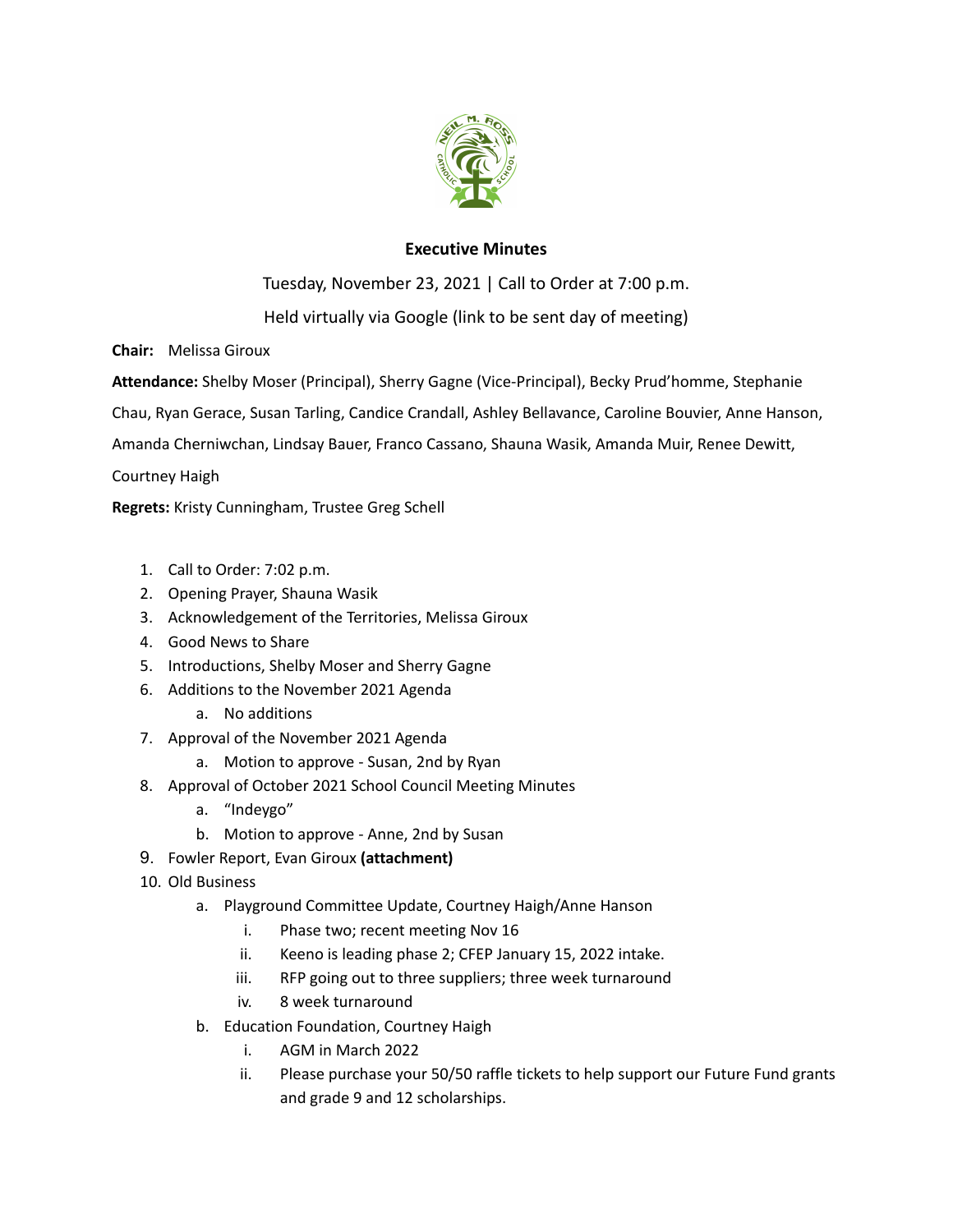- iii. More information coming in the New Year regarding Foundation mandate and open positions on the GSACS Education Foundation
- 11. Trustee Report, Greg Schell **(attachment)**
	- a. Please pass along questions to Shelby or Sherry or contact Trustee Schell directly.
- 12. Administration Report, Shelby Moser and Sherry Gagne **(attachment)**
- 13. Friends of NMR, Anne Hanson
	- a. Active Fundraisers
		- i. Calendar Raffle (3 for \$25 tickets sold out!; open until Nov 30 for sales; \$10 tickets still available)
		- ii. Indeygo (online and paper ordering available)
		- iii. Booster Juice (watch for link to order)
		- iv. Art Cards (complete and sent home for ordering; order deadline Nov 29)
		- v. Email: [friendsnmr@gmail.com](mailto:friendsnmr@gmail.com) or [annewithaplan@gmail.com](mailto:annewithaplan@gmail.com)
- 14. Healthy Hunger Committee Report, Susan Tarling/Katie McMillan
- a. Program is going well! Off to a good start.
- 15. Holy Family Parish Update, Shauna Wasik
	- a. Pending Christmas restrictions; there could be sign up for Christmas mass.
	- b. Check the facebook page; church bulletin; email Shelby or Sherry with any questions.
- 16. Yearbook Update, Rebecca Prud'homme
	- a. Yearbook sales; 92 sales to date at \$22 via cash online
	- b. Layout and pictured flow; creativity on design
	- c. Grade 6 cover art will proceed this year; due end of January 2022
	- d. New ideas for Kinder pages; finalize at next meeting
	- e. Candid photos from teachers to google drive
- 17. New Business
	- a. Alberta School Council Engagement Grant, Melissa Giroux
		- i. Defer to January 2022 meeting; \$500 held with NMR school account
		- ii. Melissa will send out criteria to all parents.
		- iii. Bring forward ideas of how best to allocate the \$500 grant as outlined under; Allocation Criteria and Guidelines.
		- iv. Deadline is the end of 2021/2022 School Year.
	- b. NMR Wish List, Shelby Moser and Sherry Gagne
		- i. Process (presented by Chair): Admin brings forward a list to the school council; the school council reviews and discusses the wish list. The role of the parent community at council is to ask questions regarding items, seek clarity on rationale behind an item and bring forward relevant discussion on concerns and/or support. All parents of students who attend NMR are open to bring forward concerns/ideas to teachers and administration; however, the list is created by the admin of the school.
		- ii. The School Council functions as an advisory whereas; Friends group provides additional support with a primary role of fundraising.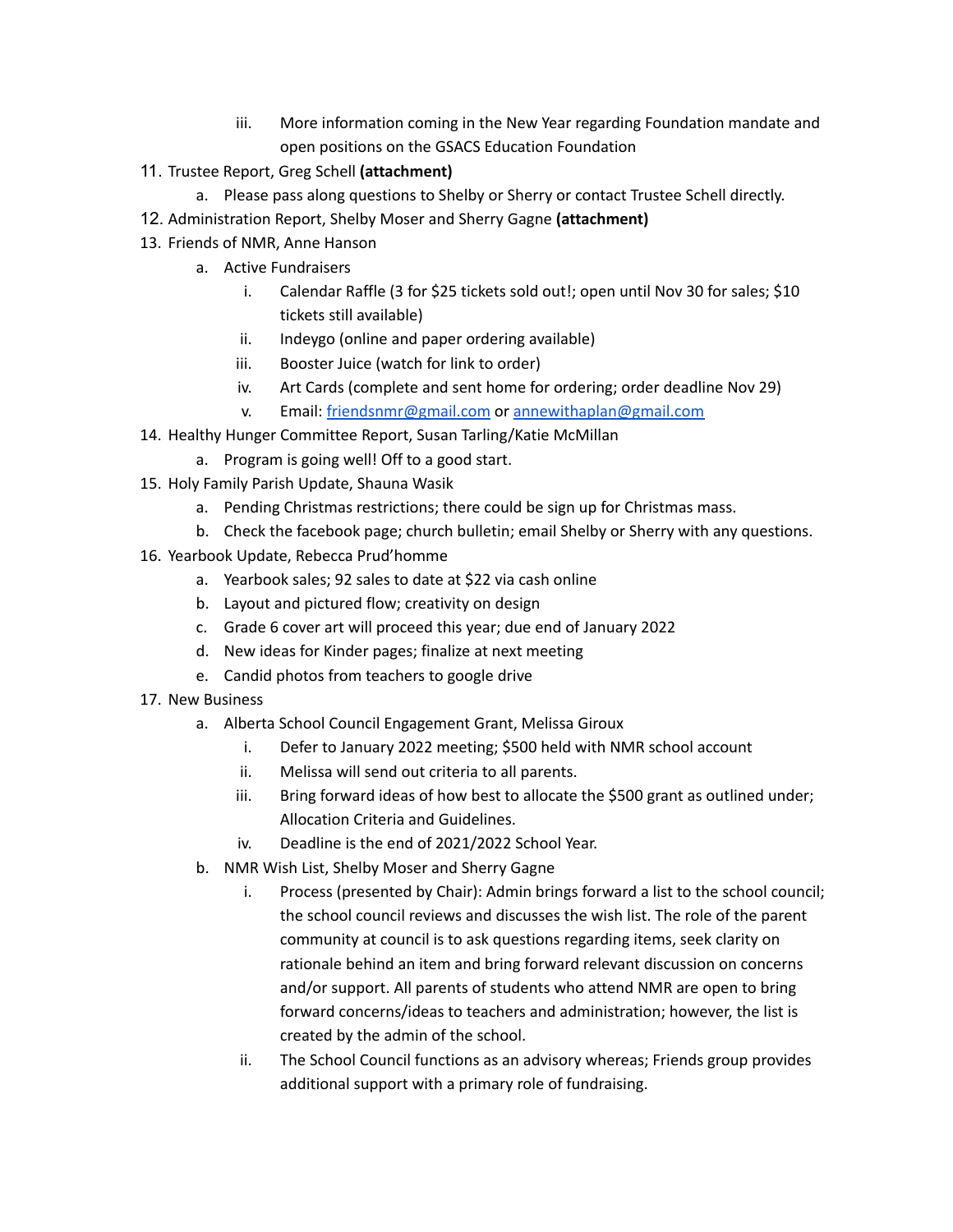- iii. Friends of NMR presented to council/admin that available funds for 2021/2022 school year is \$30,000 (immediate access); to be allocated for any admin. wish list items brought forward.
- iv. Admin Wish List presented at council;
	- 1. 1. Outdoor classroom Quote (Approx \$24245.50 quote attached)
		- a. Presented with approx. quote and drawing of space design. Location would be by the grade 1 doors (adjacent to parking lot); current grass space. There would be six tables (pictured) on a concrete area. Space utilization would be for all classes. Project would be led by NMR Admin/District Maint. Unique opportunity as the district will be completing work at NMR in the near future and this project could be included in the project scope, potentially saving direct labour and/or material costs.
		- b. Schedule: not set schedule at this time; optimal before the end of June 2022. A parent brought forward a question regarding immediate impact; concern that the fundraising dollars of kids leaving the school this year may not have the same impact. Concern is timing of project completion.
		- c. Cost Analysis: approx. costs presented with note that Ron (GSACRD Maint.) did estimate higher to account for any overages. A parent raised the question of who is responsible for any budget overages as costs presented are estimated; costs presented are estimated with potential overages taken into consideration.
		- d. A Parent brought forward the question of updating technology within classrooms making note of what this large sum of money could provide at the classroom level. Discussion around district technology planning/implementation; distinction between school level v. district level approvals.
		- e. A parent brought forward the location and potential for mis-use of the space by unauthorized groups.
		- f. Summary of discussion regarding proposed outdoor seating/classroom area is the project requires further discussion given the large sum required for the project. Emphasis from some parents that Friends allocated funds be directed towards more immediate impact wish list items - at this time.
		- g. Incomplete support as presented; not included in motion at this time.
	- 2. Rocks & Rings Curling In house sessions Invoice attached (\$1029)
		- a. School level activity. Scheduled.
		- b. General support as presented; included in motion.
	- 3. Fitset Ninja sessions Invoice attached (\$2100)
		- a. Reimburse for shortfall in Oct due to supervision requirements. Through reimbursement of this item the admin/school will be able to help support other school initiatives.
		- b. General support as presented; included in motion.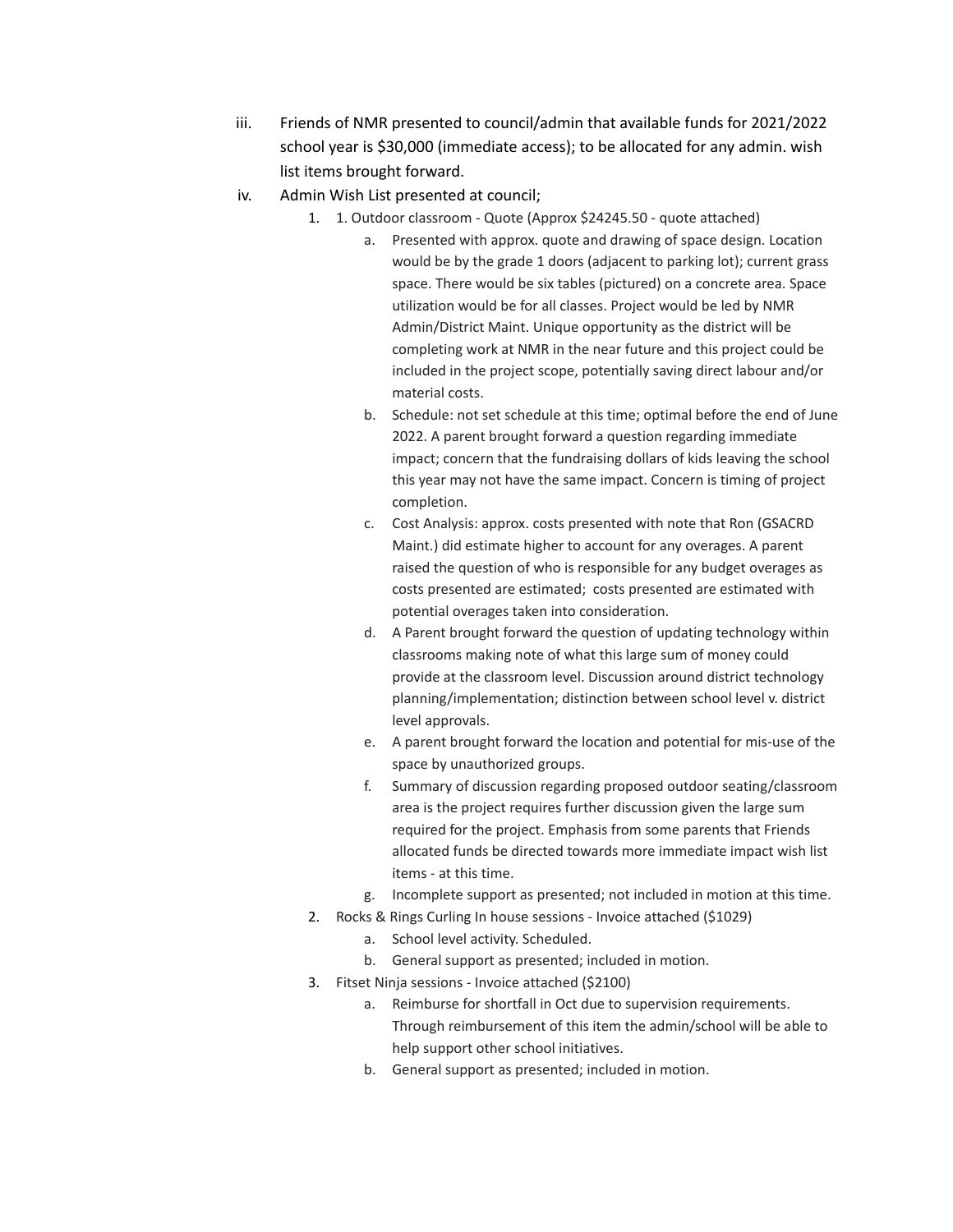|                              | 4.                                                                                   | Kimochi's. Here is a link to their website Starting the program with groups of Gr |
|------------------------------|--------------------------------------------------------------------------------------|-----------------------------------------------------------------------------------|
|                              |                                                                                      | 1 boys and focussing on Impulsivity and Social Skills. With more groups to be     |
|                              |                                                                                      | offered afterwards, according to student needs. The cost of the program is        |
|                              |                                                                                      | around \$550.00.                                                                  |
|                              |                                                                                      | a. General support as presented; included in motion                               |
|                              | 5.                                                                                   | Ipads for K-3 - 12 ipads and 2 charging trolleys (Approx \$5559.34 plus tax -     |
|                              |                                                                                      | quote available)                                                                  |
|                              |                                                                                      | Admin. has applied for one of the Future Fund Grant with GSACS<br>a.              |
|                              |                                                                                      | Education Foundation. This grant would be for (1) of the iPad tubs.               |
|                              |                                                                                      | Suggestion to keep both bins in the motion; easier to withdraw one bin<br>b.      |
|                              |                                                                                      | then have to approach council again if grant is unsuccessful.                     |
|                              |                                                                                      | General Support; included in motion.<br>$C_{\bullet}$                             |
|                              | 6.                                                                                   | Classroom teacher reward amount - \$200 per or \$250 per (\$4000-\$5000)          |
|                              |                                                                                      | At the request of Admin this item is pending follow up with teachers.<br>a.       |
|                              |                                                                                      | General support as presented; not included in motion at this time.<br>b.          |
|                              | 7.                                                                                   | Artist in Residence (Approx \$6000-\$10000)                                       |
|                              |                                                                                      | At the request of Admin this item is pending further conversation<br>a.           |
|                              |                                                                                      | regarding what is offered, to present more specific opportunities.                |
|                              |                                                                                      | General support as presented; not included in motion at this time.<br>b.          |
| V.                           | Motion: School Council will support; points 2, 3, 4 & 5 (which will include the full |                                                                                   |
|                              |                                                                                      | cost of two ipad bins), to be brought forward to the Friends of NMR for           |
|                              |                                                                                      | discussion; motioned by Courtney, 2nd by Becky. All in favour, motion passed.     |
| Meeting Adjourned: 9:28 p.m. |                                                                                      |                                                                                   |
|                              |                                                                                      |                                                                                   |

Next Meeting: January 25, 2022 | 7:00 p.m.

## ------------------------------------------------------------------------------------------------------------------------------------------ **ATTACHMENTS**

**------------------------------------------------------------------------------------------------------------------------------------------**

## **Fowler Report**

RSF Celebrated Remembrance Day on the Friday before fall break. We were honoured to have Constable Tran, our school RCMP resource officer join us. Our own Mr. E shared his grandfather's story of fighting in the war. Last week we celebrated business week, bullying awareness week as well as Metis week. During business week, our gr. 9 Enterprise and Innovation students run the businesses they planned.

The theme this year for Bullying Awareness week is: "One Kind Word". Each student was challenged to write a word or phrase to uplift others, a bulletin board will be created in our school to share these. We also completed activities in Booster class to help students learn how and where they can take a stand against bullying.

During Metis week, we learned more about Metis knowledge and traditions. We celebrated by sharing small pieces of Metis facts and traditions each day. In foods class, students are made bannock, a beading activity was offered, and gr. 7 student made sashes

We are currently hosting an Art Exhibition of 3 First Nations Artists in the library learning commons. This exhibit is a travelling exhibit from the Art Gallery of Alberta. Classes will have the opportunity to explore the artwork and engage in some activities around the art displayed. I have included the links to see more information.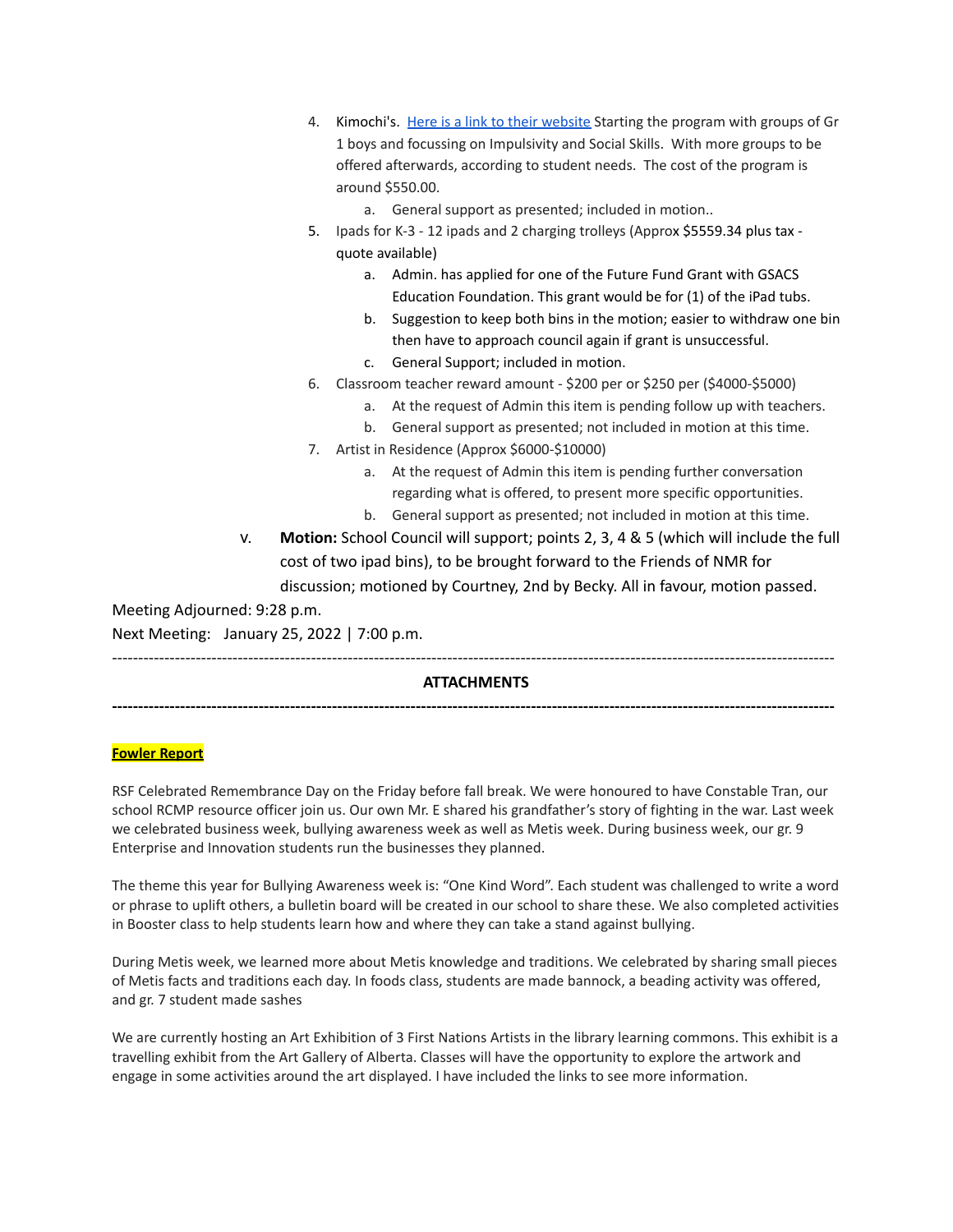Turtle Island Art [Exhibition](https://www.youraga.ca/exhibitions/turtle-island) Turtle Island [Exhibit:](https://www.youraga.ca/sites/default/files/file/2020-09/Turtle%20Island%20brochure-compressed.pdf) The Artists

## **Trustee Schell Report Summary: Presented November 23**

**Regular Board Meeting Summary** Monday, November 2, 2021

Virtual Meeting

#### **Division News**

The 2021 Long Service Awards were held virtually on October 6, celebrating many recipients within our Division. Long-service gifts were awarded to employees with five years of continuous service with the Division and for every additional five years of continuous service after that to a maximum of thirty-five years.

On October 8, The Greater St. Albert Board of Trustees and senior administration decided to mandate proof of vaccination for all employees. Starting on December 17, all GSACRD staff are required to be fully vaccinated or present acceptable proof of a negative COVID-19 test within 72 hours of beginning each workday.

Various Thanksgiving activities took place at schools across the Division, with subsequent food bank drives also occurring. In addition, many grade four students were visited by their schools' priests to lead students in prayer for bible distribution celebrations.

The PowerSchool Parent Portal launched with all elementary schools. The portal will access students' attendance records, timetable, ongoing assessment/progress, and end-of-term report cards.

GSACRD Voice hosted a virtual Parent Café on Tuesday, October 26, in a session called Recognizing Hard-to-Have Feelings with your Child.

#### **School News**

Legal School was awarded a \$1000 donation from the Legal Lions Club for the nutrition program within their school. "The Legal School Nutrition Program serves our school community in a variety of ways. An average of 70 students per week come to the office seeking snacks throughout the school day," says Principal Lisa Kleparchuk. "At Legal School, we recognize that it can be difficult for students to stay focused and engaged in their learning when they are hungry." The Morinville Freepress also covered the story.

Holy Family Catholic School welcomed Division Chaplain Doug Kramer to the school for his residency, and then students learned how when God calls us to do great things, he sometimes changes peoples' names. The students were excited to share their definition of Chaplain with one student in grade 2, exclaiming, "Chaplain means read the gospel!" This showcases how much Doug's weekly video recordings of the gospels resonate with the students. Doug relayed the name changes of Abram to Abraham and Sarai to Sarah in the Old Testament and Simon to Peter in the New Testament, which related so well to the school's name change from Vital Grandin to Holy Family. The schools are also working hard to gather donations for the food bank, and hope to Scare Hunger Away with their Halloween foodbank campaign.

École Secondaire St. Albert Catholic High School raised \$12,000 during their annual Light the Night walk, raising funds to support Leukaemia and Lymphoma. Both students and staff gathered together to complete the 5km walk. In addition to this fundraiser, students donated more than 260 pairs of new and gently used shoes/boots to the Bissel Centre. École Secondaire St. Albert Catholic High School also held a very successful food drive, Fed by Feehan, recognizing Mr. Feehan's love for charity and social causes within the school. Vincent J Maloney Catholic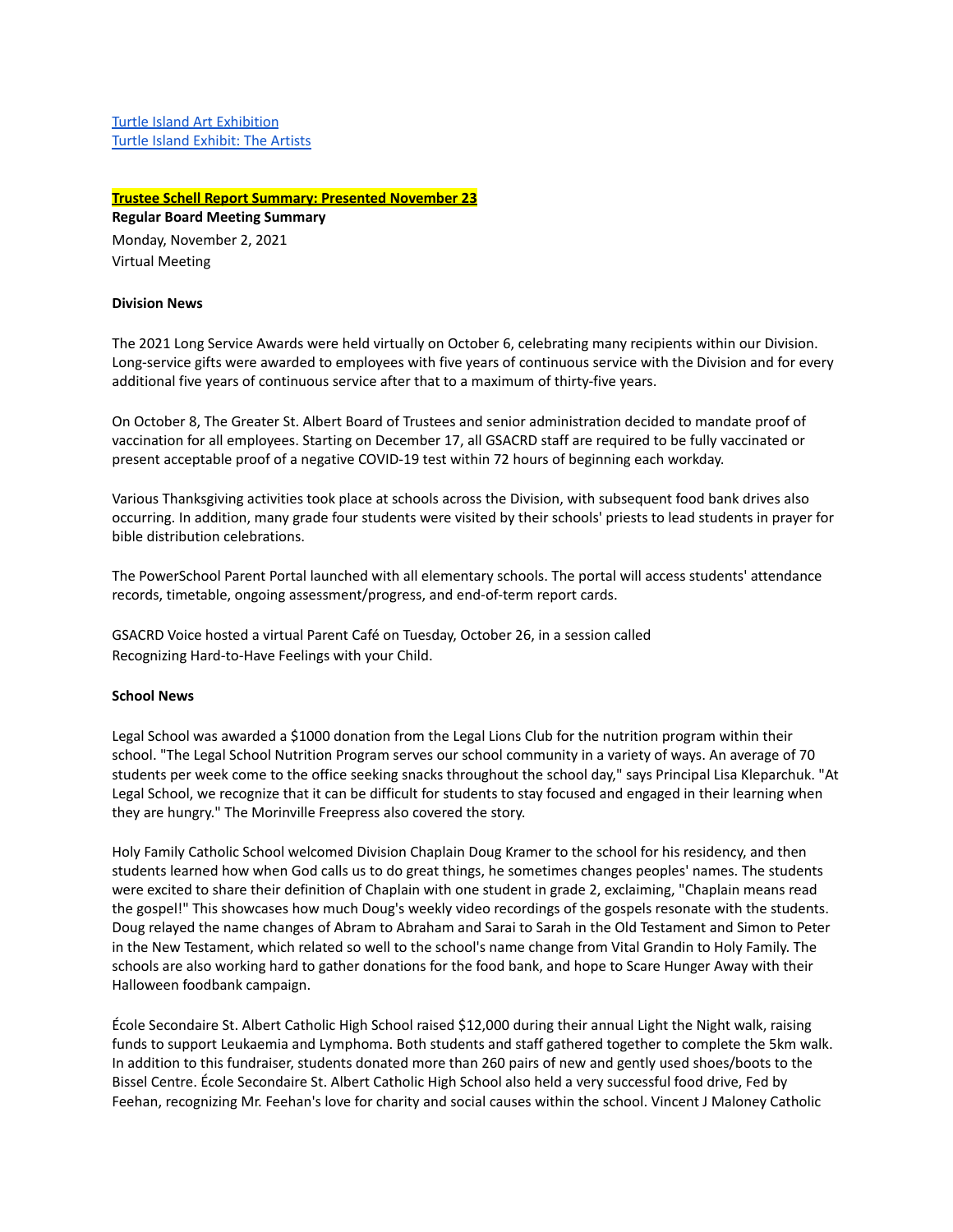Junior High School students also supported this fundraiser, and both schools brought in more than 2600 items for the local food bank. These events focused on three corporal acts of mercy: visiting the sick, clothing the naked, and feeding the hungry.

Albert Lacombe Catholic Elementary School students participated in the 11th annual Take Me Outside Day on Wednesday, October 20. Students joined in various activities, including an environmental sing along with Remy Rodden, mindful breathing, a silent hike, and a sharing circle with a talking stick.

École Father Jan Catholic School students accepted the Thanksgiving Challenge and brought in more than 779 items for the local food bank.

Students from Neil M. Ross Catholic School are collecting socks for the Hope Mission. Students can fill their class socks with a heart to see how full of love they can make their socks for each pair of socks donated.

École Secondaire Sainte Marguerite d'Youville is featured on The United Way Website for their past "Make Your Mark" project. This project entailed creating a short documentary on what poverty looks like in St. Albert and how students could make their mark on poverty. Students also fundraised throughout the past year to raise funds for the Food Bank, Gianna Centre, and Youth Empowerment.

The St. Albert Parish and St. Gabriel Education Centre and Trustee Shaw collected food for the Paul Band and Alexis Reserve in the Lac St. Anne parish. St. Gabriel Education Centre also held a Thanksgiving celebration with Father Ignacy, serving lunch to staff and students. St. Gabriel Education Centre now has access to their new parking lot, which has made their staff and students very happy!

St. Gabriel Education Centre established a School Council for the first time, with seven parents participating. They are excited to get involved in the school and provide feedback and support to staff and students. The Online Learning Pathway is working very well this year as it serves the needs of students in GSACRD and Evergreen Catholic. The program has three collaborative teachers at the junior high level, and the partnership with Evergreen is proving a success. The GSACRD elementary students are also doing well with Evergreen at the helm. The students are all very excited to be learning, and attendance is excellent.

The junior high Online Learning Pathway (OLP) students raised \$186.00 for the Terry Fox

Foundation, which is excellent for a small school! Mrs. Julie Lamoureux, the

PE/Health/Religion/FSL teacher, organized a competition between the grades. The grade 8's won and received a little treat bag for their efforts. The staff and students are also really enjoying the daily prayer presentations. The students have commented that they like the gospel music being shared with them, and they want the discussions and learning they are doing through the prayers. For October, they've focused on learning about the lives of Saints in preparation for All Saints' Day.

## **CONSENT & ACTION ITEMS**

The following Action items were approved:

● Board Policy Review: Policy 1: Division Mission Statement, Values and Beliefs, Statement of Philosophy, Goals, and Objectives

- Policy 4: Trustee Code of Conduct
- Policy 5: Role of the Board Chair
- Policy 6: Role of the Vice-Chair
- Policy 8: Board Committees
- Policy 9: Board Representatives

#### **SUPERINTENDENT'S REPORT**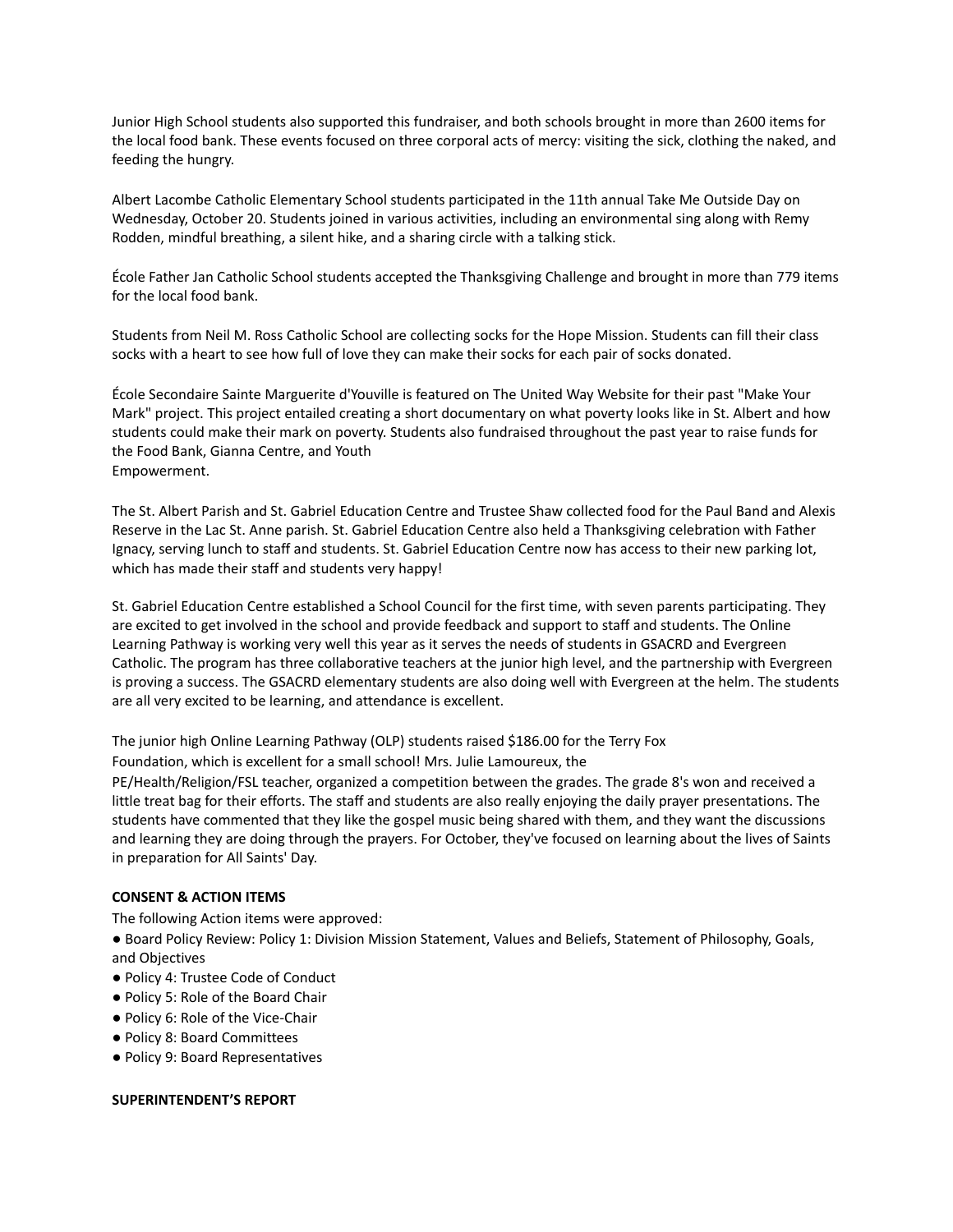The following update(s) and/or report(s) were provided as information:

- 2021-2022 Enrolment Report
- 2021 Alberta Assurance Measures Report
- First Nations, Metis, and Inuit Report

#### **NEXT REGULAR BOARD MEETING**

The next Regular Board meeting is scheduled to take place on November 29, 2021, at 3:30 p.m.

## **Administration Report**

## **Admin Report for NMR School Council Meeting November 23/21**

## FAITH

- ★ This year's Faith Goal: ARISE : Get up...**GET GOING!**...Go with God!
- ★ Socktober: We were able to donate over 1600 pairs of socks as well as \$142 to the Hope Mission!
- ★ Book of Remembrance for the month of November: Students have been invited to write in our book to remember someone who has passed away. Our book is added to each year. Students have also been invited to send in photos of loved ones who have passed for their classroom prayer table or our foyer special table of remembrance.
- ★ Remembrance Day Liturgy on Nov. 5: It was a blessing to have Father Adam with us! It was also a gift to hear during Sunday Mass, how powerful he felt it was for not only the staff but for the students as well.
- ★ Catholic Ed Sunday Nov. 7: Thank you to the families who were able to attend.
- $\star$  Chaplain in Residence Wed. Nov. 17: Our division chaplain, Doug Kramer, spent the day with our students and helped us reaffirm our commitment to our work with ARISE! Get Going!
- ★ **NMR Advent Family Mass** at Holy Family Parish on Sunday November 28th @ 5pm (Led by Grade 2). Invitations went home from students to all of our families this week. All of our classroom Advent wreaths will also be brought up during the mass for a special blessing. We also have a special gift for all of our families in attendance.
- ★ Weekly students assemblies starting next week will focus on Advent theme each week (Hope, Peace & Joy)
- ★ Christmas Campaign is for the Kinette's "Toys for Tots to Teens" at NMR. Each homeroom is collecting different items for kids in our community for the Kinette toy hampers. See our NMR promo video on our website [HERE](https://www.wevideo.com/view/2457469559). Runs until December 7th.
- ★ Our staff is doing "Jeans for St. Jean" we are paying money to wear jeans from now until Christmas break to donate to the rebuilding of St. Jean Baptiste Church in Morinville.

## EXTRA CURRICULAR

- ★ Camera Club: Interested Gr 4 students in photography are rotating through groups for the month of November learning about everything from various poses, angles, cropping, and editing with Ms. Quinn.
- ★ Drama Club: Interested Grade 6 students are participating in Drama club with Mrs. Manderson.
- ★ "Rocks & Rings" Curling organization is booked to come to NMR on December 7, 8, 9, 10. Every Gr 1-6 class will have two sessions - original curling session and tournament session.
- ★ Jersey Day was on Nov. 19. Hopefully everyone enjoyed seeing pics of our school spirit on social media.